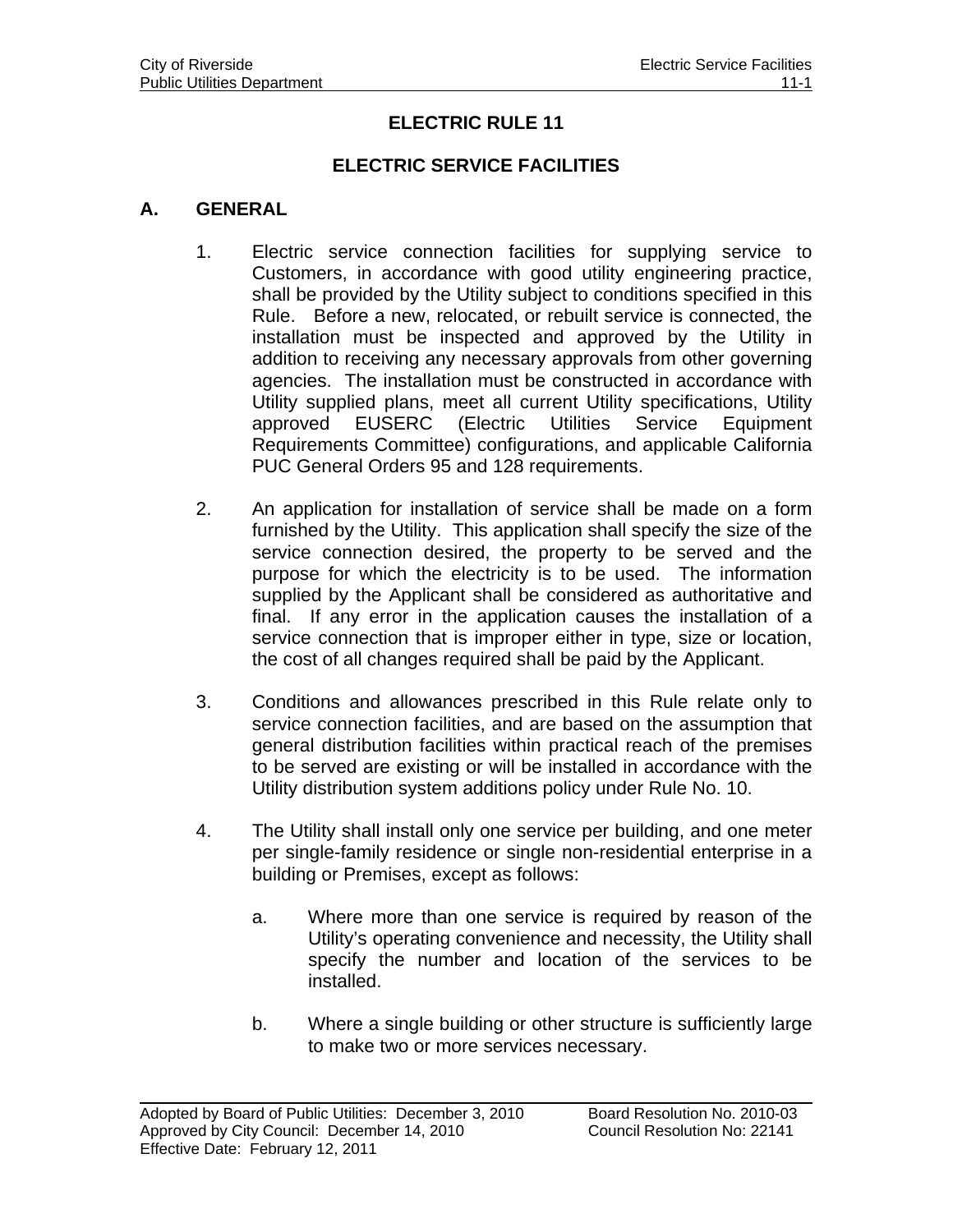- c. Where a building will be occupied by two or more Customers, individually metered and billed by the Utility, separate services of the same voltage and phase may be provided for each Customer. All such services shall terminate insofar as practical at the same general location, as designated by the Utility.
- 5. Materials or equipment furnished and installed on Customer premises by the Electric Utility will at all times be and remain the sole property of the Utility, and may be repaired or replaced by the Utility at any time, and removed at the termination of service, and may also be used to supply other Applicants for service. Applicant shall provide easements to the Utility when requested.

 The Customer shall exercise reasonable care to prevent the facilities of the Utility upon the premises from being damaged or destroyed, and shall not relocate or otherwise interfere with them, and, if any defect is discovered, shall promptly notify the Utility.

- 6. Due to the long lead times for engineering, material acquisition, crew scheduling and construction, application for service must be made as far in advance as possible. Depending on the complexity of the installation and assuming timely completion of all necessary steps by the Applicant, lead time of 6 months or more may be necessary. After receipt of fees, service charges and deposits and clearance from the inspection agency having jurisdiction, the Utility shall endeavor to complete within a reasonable time the installation of the necessary facilities. However, the Utility shall not be liable for any delays encountered in completing the installation.
- 7. If, for any reason of the Applicant, installation of a service cannot be accomplished during standard working hours, the Applicant shall pay in advance the estimated cost of the Utility overtime, to the extent that it exceeds any costs included in other charges.
- 8. The Utility shall be obligated to provide facilities adequate to serve only the load initially specified and connected, regardless of the rating of the service equipment, service switch or breaker. Increased loads will be considered as new installations, and the Customer shall pay the net cost of any changes required in the Utility facilities in accordance with Section B, Rule No. 11 and may be required to make specified changes in the service facilities or equipment to accommodate the increased load or the type of service to be supplied by the Utility.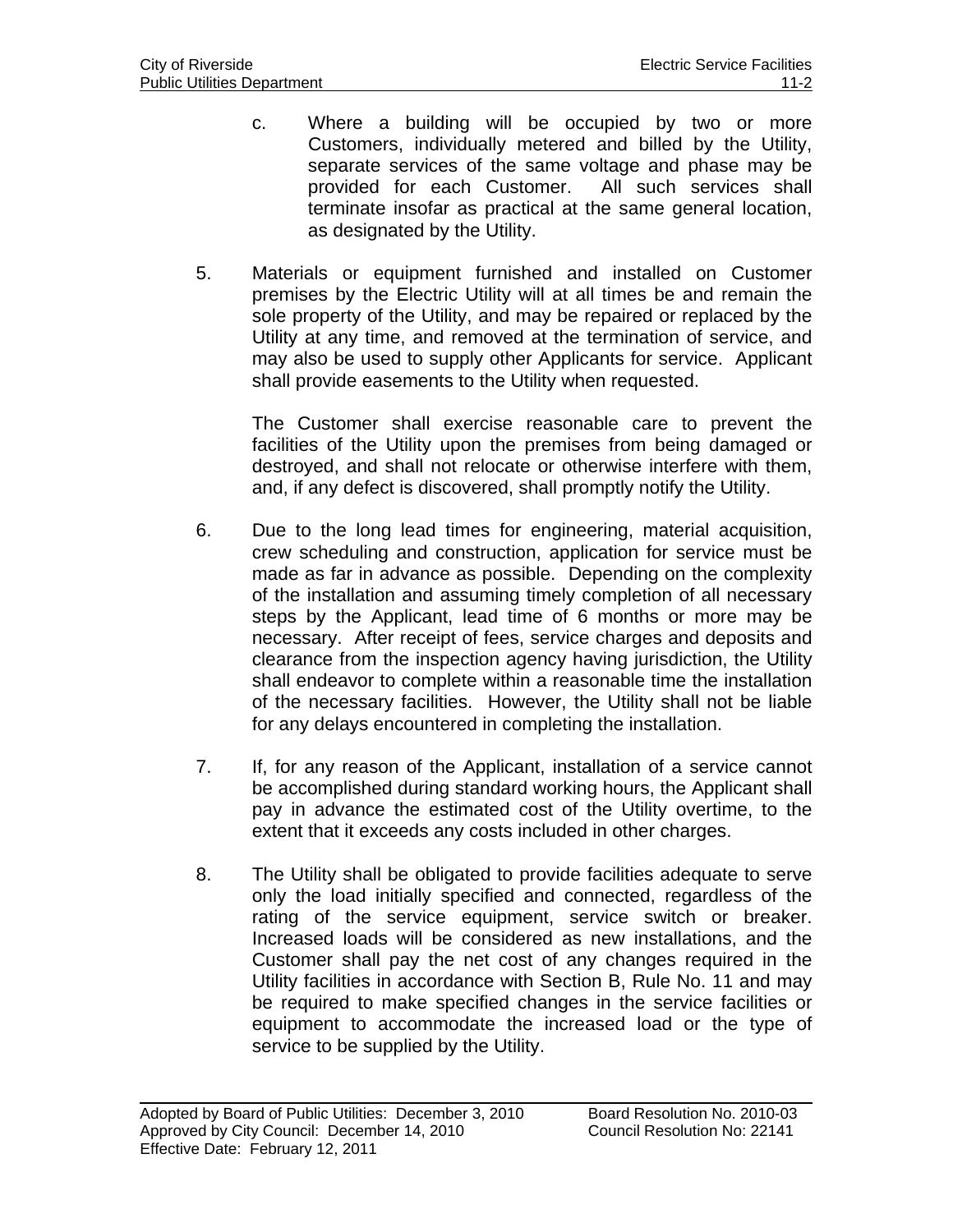9. Before beginning construction or installation of any facilities related to the electric service, the Applicant shall supply switchgear drawings to the Utility and approval of the Utility must be received prior to the fabrication of the switchgear. The location of the service entrance facilities, metering transformers, and meter shall be as specified by the Utility.

# **B. SERVICE CHARGES**

1. Non-Commercial and Non-Industrial Services

The total cost of the Utility facilities installed to serve the Applicant, exclusive of metering costs for non-commercial and non-industrial services, shall be paid by the Applicant for all new or increased loads, relocated, or overhead to underground conversion installations. The payment shall be made in advance of installation of Utility facilities. Costs for facilities that will be used by more than one Customer will be shared proportionately.

2. Commercial and Industrial Services

The Utility's standard least cost facilities to serve an Applicant's new or increased commercial or industrial load shall be installed by the Utility and be paid by the Applicant in advance of installation. The extra cost for any additional facilities or accommodations required beyond a standard least cost service as determined by the Utility shall be paid by the Applicant in advance of installation. Extraordinary facilities or service provisions will be handled under Rule No. 16, Added Facilities. The cost of additions, rebuilds, relocations or overhead to underground conversions shall be paid by the Applicant in advance of installation.

#### **C. SERVICE DESIGN AND ENGINEERING**

All service designs and engineering shall require an upfront deposit as determined by the Utility. The design work will then be scheduled along with other eligible Applicants. A deposit for early design will be credited to the cost of the design and installation of the service or refunded as appropriate.

The cost of multiple designs to explore options or redesigns required by changes beyond the control of the Utility shall be paid by the Applicant.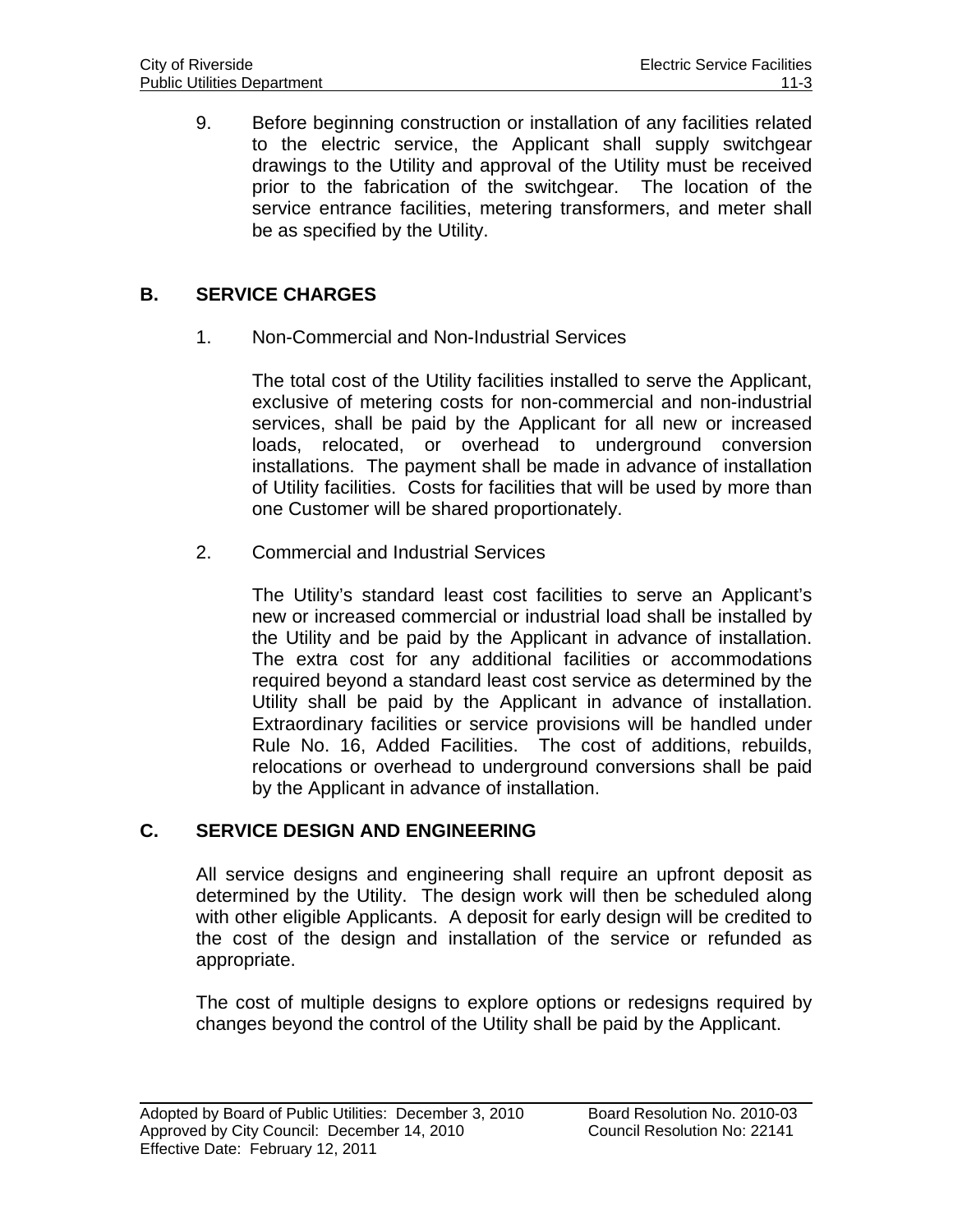## **D. UNDERGROUND SERVICE**

- 1. Underground Service Mandatory Installation of electrical service facilities for all new services shall be underground and installed according to Utility design standards, underground structures standards, the latest edition of RPU approved EUSERC configurations and Utility plans and specifications supplied for each specific installation.
	- a. The requirements of this section may be waived if technical or physical conditions make underground installation infeasible in the Utility's judgment.
	- b. Premises may be served overhead from existing facilities if underground service is not feasible in the Utility's judgment. But, the Customer may be required to provide Utility approved facilities to accommodate future conversion to underground service.
	- c. When a service to an existing building being served overhead is relocated, rebuilt or increased in size, the service shall be installed underground unless, in the Utility's judgment, there are technical or physical impediments that make undergrounding infeasible.
- 2. Trench, Structures, and Conduit

The Applicant, at the Applicant's expense, shall provide the necessary trenching, conduit, backfill, compaction, trench resurfacing and substructure installation on the Customer property and to distribution facilities in adjacent rights-of-way on either side of the street or in a City easement adjacent to the parcel to be served. The Customer shall own and maintain the service conduits, substructures, pads and protective barriers on the premises. A line extension, other than the service, will be as specified in Rule No. 10.

- 3. Cable Installations
	- a. The Utility shall install all service cable from its distribution facilities to the Customer terminating pull box, switchboard pull section, or other terminating enclosure and make all connections.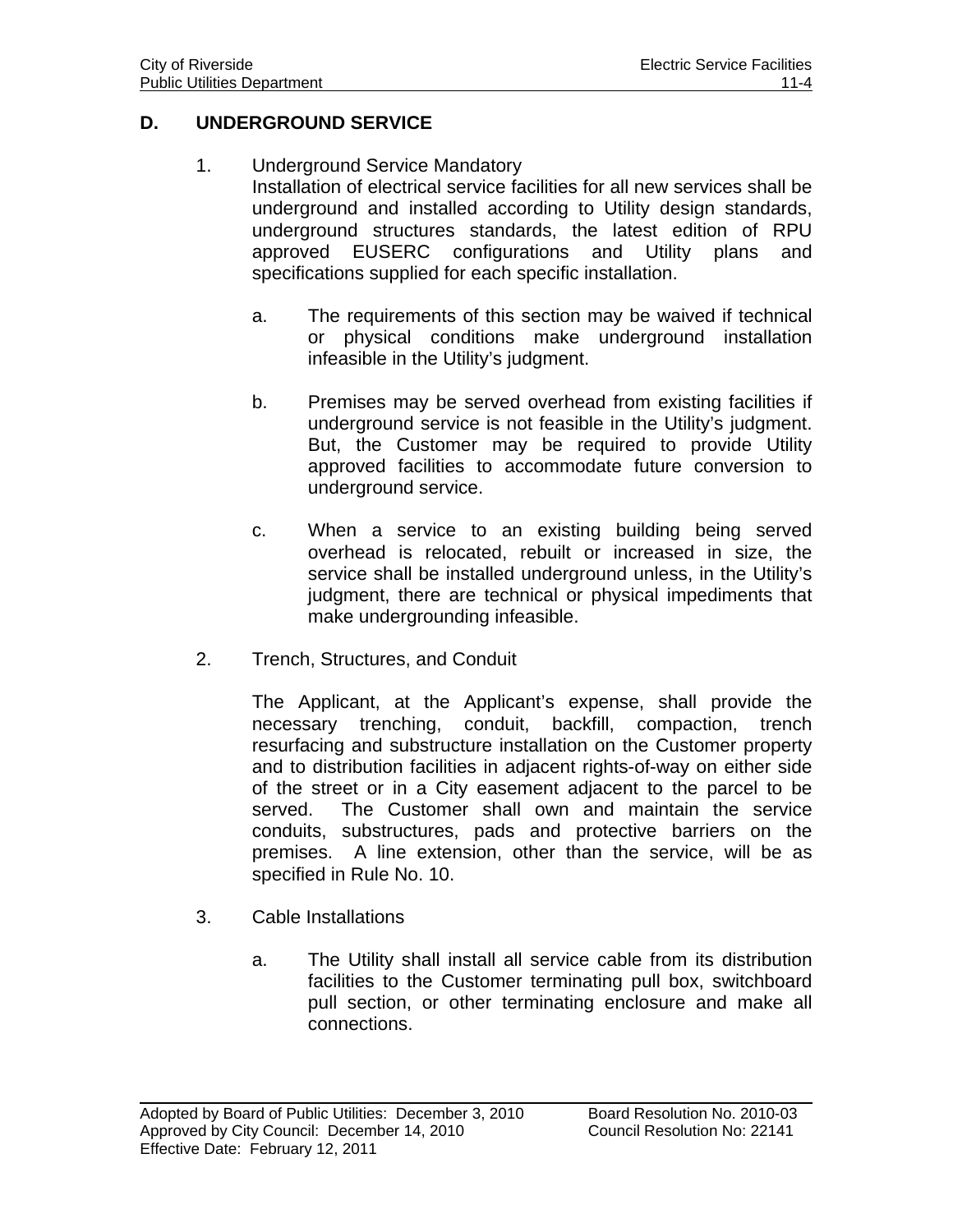b. For each service connection, the Customer shall install a set of service entrance conductors which extend from the point of service delivery at the point of termination of the Utility's service conductors within the Customer underground terminating enclosure, to the Customer meter or switchgear lugs. The service entrance conductors shall be of a type and be in an enclosure which meets with the approval of the Utility and any inspection authorities which have jurisdiction.

# **E. OVERHEAD SERVICE**

- 1. New overhead services will be allowed only when underground service is not feasible.
- 2. The Applicant shall provide a suitable location for the termination of the overhead service wires and an adjacent weather head. The location of the termination and weather head is subject to approval of the Utility and any inspection authority having jurisdiction and must meet all applicable codes.
- 3. Overhead service wires shall in all cases be furnished and installed by the Utility. The Applicant shall install the service entrance conductors from the point of termination of the Utility's service wires to the Applicant's meter or switchgear lugs.
- 4. The Applicant may be required to provide Utility approved facilties to accommodate future conversion to underground service.
- 5. Overhead service capacity shall be limited to 100 kVA single phase or 300 kVA three phase.

### **F. TRANSFORMERS ON CUSTOMERS PREMISES**

- 1. Installation of transformer racks, enclosures, pads, vaults, or related equipment on Applicant's premises shall be as specified by the Utility.
- 2. The Applicant shall make adequate provisions for the necessary electrical equipment. The provisions, at the option of the Utility, shall be either:
	- a. A concrete or other suitable base and enclosure, located outside the building, and furnished and installed by the Applicant;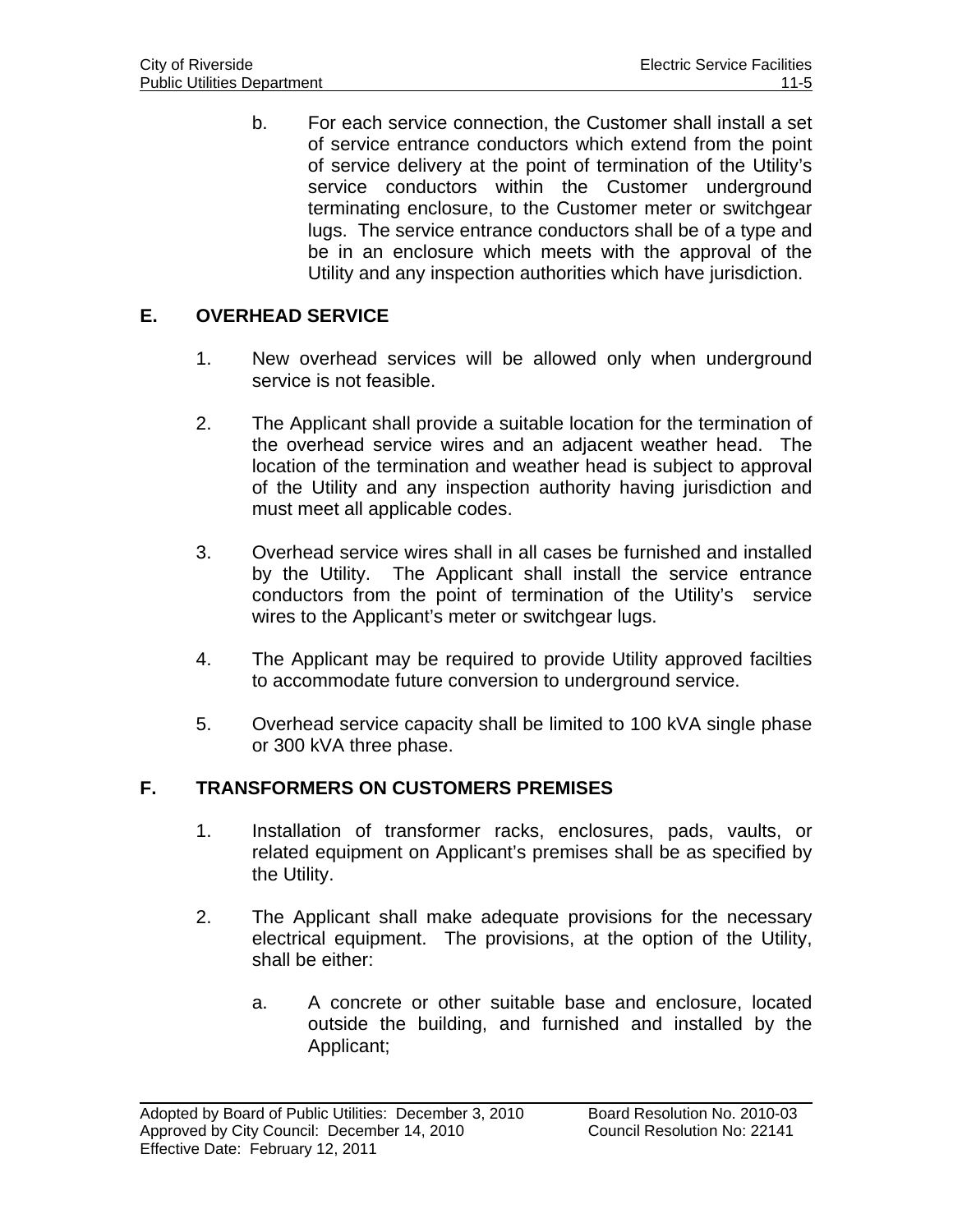- b. An underground vault or individual transformer enclosure furnished and installed by the Applicant; or
- c. An indoor transformer room provided by the Applicant and conforming to Utility specifications, suitably ventilated, illuminated and complying with the requirements of all other agencies having jurisdiction.
- 3. The Applicant shall provide necessary easements and rights-ofway, and provide and maintain necessary legal clearances from adjacent buildings and adequate access to supply lines, underground riser pole, outside enclosure, vault, padmounted equipment, or transformer room, whether inside or outside of buildings, and to allow for movement of trucks, workers, materials and construction equipment.
- 4. All primary and secondary cable, transformers, high voltage fusing or switching equipment, blowers (except building ventilation systems for transformer rooms within buildings) and other related equipment shall be furnished and installed by the Utility.
- 5. When bus duct is required by the Utility in lieu of secondary cable, it shall be furnished and installed for the Utility by the Applicant in accordance with the Utility's specifications. The bus duct shall remain the property of the Applicant who will operate and maintain it.

# **G. HIGH VOLTAGE**

 $\overline{a}$ 

Service at 6930/12000 volts may be provided for loads exceeding 1000 kVA of estimated demand where distribution facilities at this voltage are available. Conduit and cable installation for high voltage services shall be the same as indicated in this Rule for other services. Loads in excess of 6000 kVA will require multiple services or special services as covered in Rule No. 20.

The Applicant's primary protection and metering must be submitted to the Utility for review and approval. If requested by the Utility, the Applicant shall furnish and install primary switchgear or a circuit breaker containing battery or Utility approved tripping and phase and ground relays to insure coordination with the Utility's remote relays.